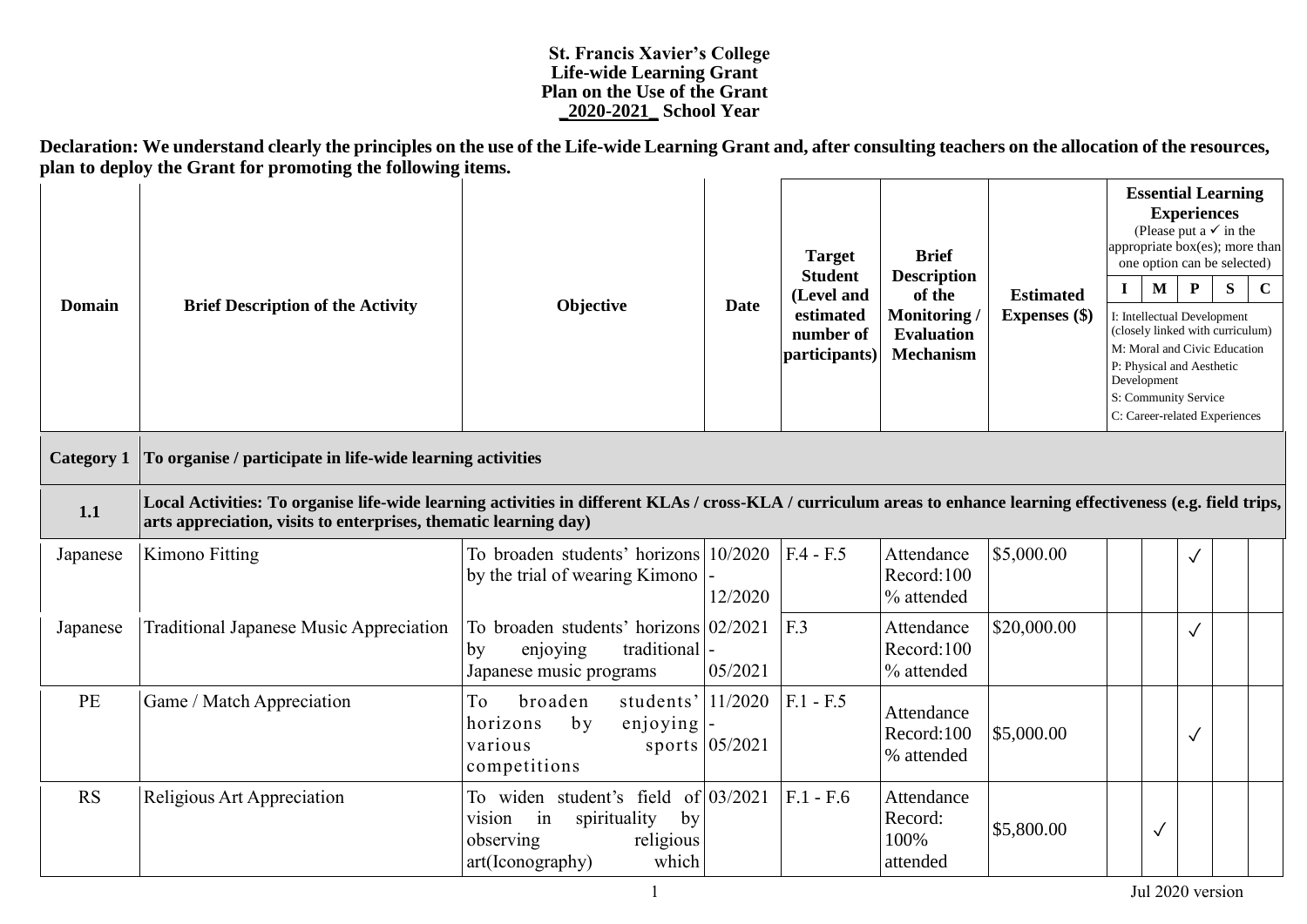| <b>Domain</b>                    | <b>Brief Description of the Activity</b> | Objective                                                                            | <b>Date</b>   | <b>Target</b><br><b>Student</b><br>(Level and<br>estimated<br>number of<br>participants) | <b>Brief</b><br><b>Description</b><br>of the<br>Monitoring/<br><b>Evaluation</b><br><b>Mechanism</b> | <b>Estimated</b><br>Expenses (\$) | $\mathbf I$ | <b>Essential Learning</b><br>(Please put a $\checkmark$ in the<br>appropriate box(es); more than<br>one option can be selected)<br>M<br>I: Intellectual Development<br>(closely linked with curriculum)<br>M: Moral and Civic Education<br>P: Physical and Aesthetic<br>Development<br>S: Community Service<br>C: Career-related Experiences | <b>Experiences</b><br>$\mathbf{P}$ | S | $\mathbf C$  |
|----------------------------------|------------------------------------------|--------------------------------------------------------------------------------------|---------------|------------------------------------------------------------------------------------------|------------------------------------------------------------------------------------------------------|-----------------------------------|-------------|----------------------------------------------------------------------------------------------------------------------------------------------------------------------------------------------------------------------------------------------------------------------------------------------------------------------------------------------|------------------------------------|---|--------------|
|                                  |                                          | provided by the Iconographer<br>and listening to the guidance.                       |               |                                                                                          |                                                                                                      |                                   |             |                                                                                                                                                                                                                                                                                                                                              |                                    |   |              |
| Science<br><b>KLA</b><br>$+STEM$ | F.2 Post Exam STEM Workshop              | give more hands-on $07/2021$<br>To<br>experience to students                         |               | F <sub>12</sub>                                                                          | Attendance<br>Record:<br>100%<br>attended                                                            | \$20,000.00                       |             |                                                                                                                                                                                                                                                                                                                                              |                                    |   | $\checkmark$ |
| Science<br><b>KLA</b><br>$+STEM$ | <b>STEM Week</b>                         | To give more exposure of $ 07/2021 $<br><b>STEM</b> to all students                  |               | $F.1 - F.6$                                                                              | 40\% of the $\vert$ \$1,000.00<br>whole school<br>participants<br>in at least<br>one activity        |                                   |             |                                                                                                                                                                                                                                                                                                                                              |                                    |   | $\checkmark$ |
| Science<br><b>KLA</b><br>$+STEM$ | Drone Course                             | train<br>students on<br>To<br>programming,<br>and<br>control<br>design of drone      | the $03/2021$ | $F.1 - F.5$                                                                              | 20<br>attended the<br>course                                                                         | students $\vert$ \$10,000.00      |             |                                                                                                                                                                                                                                                                                                                                              |                                    |   | $\checkmark$ |
| <b>SCI</b>                       | F.1 Mai Po Outing                        | wildlife<br>explore<br>To<br>undersand more about natural<br>habitat                 | and $07/2021$ | F.1                                                                                      | Attendance<br>Record:<br>100%<br>attended                                                            | \$15,000.00                       |             |                                                                                                                                                                                                                                                                                                                                              |                                    |   | $\checkmark$ |
| Music                            | Music Appreciation                       | To broaden students' horizons $02/2021$<br>enjoying various music<br>by<br>programs. | 06/2021       | $F.3 - F.4$                                                                              | Attendance<br>Record: 95% \\$7,500.00<br>attended                                                    |                                   |             |                                                                                                                                                                                                                                                                                                                                              | $\checkmark$                       |   |              |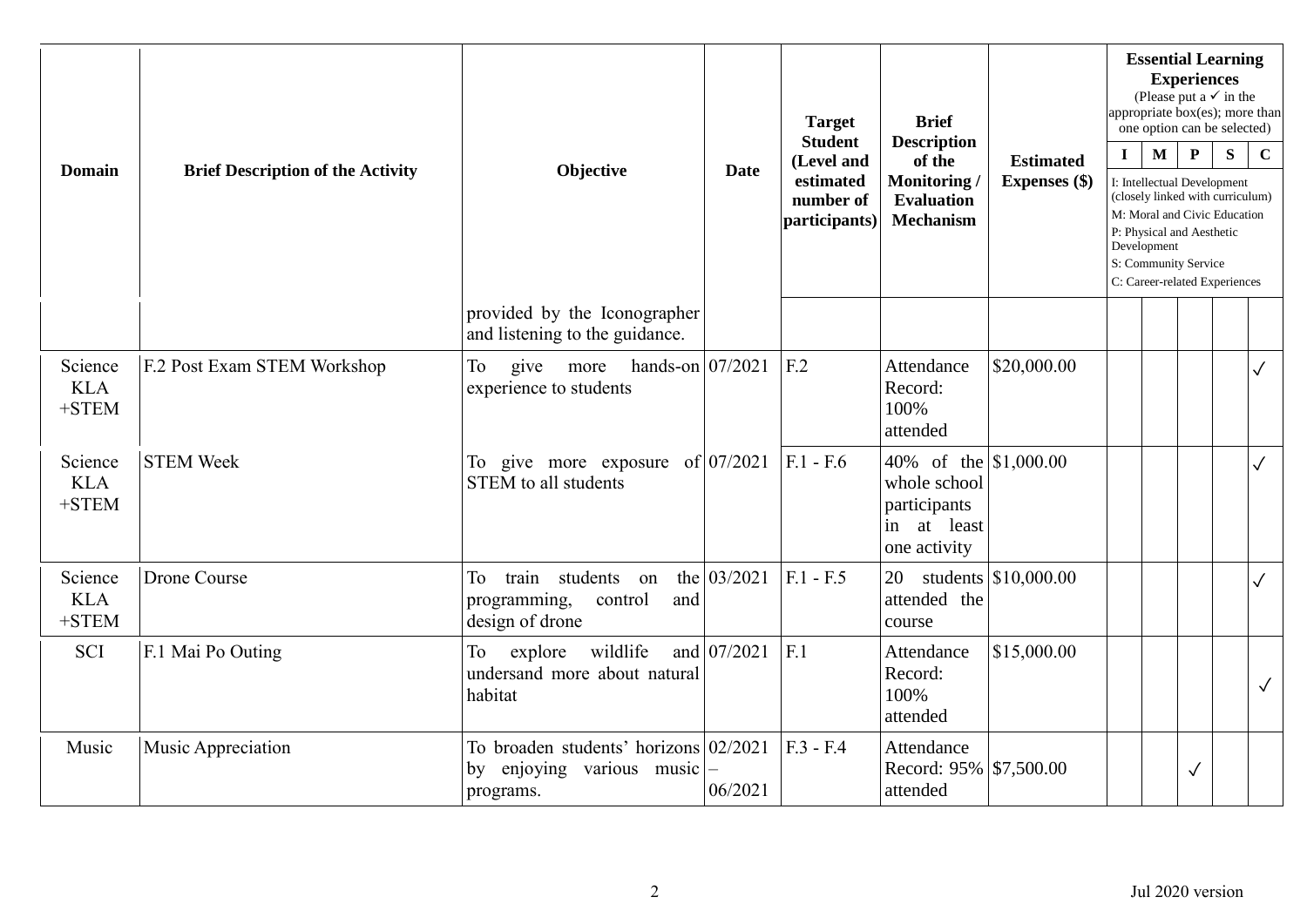| <b>Domain</b> | <b>Brief Description of the Activity</b>                                                                       | Objective                                                                                                                                    | <b>Date</b> | <b>Target</b><br><b>Student</b><br>(Level and<br>estimated<br>number of<br>participants) | <b>Brief</b><br><b>Description</b><br>of the<br><b>Monitoring</b> /<br><b>Evaluation</b><br><b>Mechanism</b> | <b>Estimated</b><br><b>Expenses</b> (\$) | $\bf{I}$ | $\mathbf{M}$<br>Development | <b>Experiences</b><br>$\mathbf{P}$<br>P: Physical and Aesthetic<br>S: Community Service | <b>Essential Learning</b><br>(Please put a $\checkmark$ in the<br>one option can be selected)<br>S<br>I: Intellectual Development<br>(closely linked with curriculum)<br>M: Moral and Civic Education<br>C: Career-related Experiences | appropriate box(es); more than<br>$\mathbf C$ |
|---------------|----------------------------------------------------------------------------------------------------------------|----------------------------------------------------------------------------------------------------------------------------------------------|-------------|------------------------------------------------------------------------------------------|--------------------------------------------------------------------------------------------------------------|------------------------------------------|----------|-----------------------------|-----------------------------------------------------------------------------------------|----------------------------------------------------------------------------------------------------------------------------------------------------------------------------------------------------------------------------------------|-----------------------------------------------|
| CG            | Transportation Expenses for Attending To equip students with working 10/2020<br><b>CRE</b> Activities/Programs | skills and positive working $\vert - \vert$<br>attitude by visiting work places 07/2021<br>attending seminar and<br>and<br>training workshop |             | $F.3-F.5$                                                                                | Attendance<br>Record: 95% \$6,000.00<br>attended                                                             |                                          |          |                             |                                                                                         |                                                                                                                                                                                                                                        | $\checkmark$                                  |
|               |                                                                                                                |                                                                                                                                              |             |                                                                                          | Sub-total of Item 1.1                                                                                        | \$95,300.00                              |          |                             |                                                                                         |                                                                                                                                                                                                                                        |                                               |

| 1.2       | Local Activities: To organise diversified life-wide learning activities to cater for students' interests and abilities for stretching students' potential and<br>nurturing in students positive values and attitudes (e.g. activities on multiple intelligences; physical, aesthetic and cultural activities; leadership training;<br>service learning; clubs and societies; school team training; uniformed groups; military camps) |                                                                                                                                                                                                                                                                                                                                                                                                             |        |                            |                                                                                                    |              |   |  |  |
|-----------|--------------------------------------------------------------------------------------------------------------------------------------------------------------------------------------------------------------------------------------------------------------------------------------------------------------------------------------------------------------------------------------------------------------------------------------|-------------------------------------------------------------------------------------------------------------------------------------------------------------------------------------------------------------------------------------------------------------------------------------------------------------------------------------------------------------------------------------------------------------|--------|----------------------------|----------------------------------------------------------------------------------------------------|--------------|---|--|--|
| Chemistry | Analytical<br>chemistry<br>(Investigative study of paracetamol)                                                                                                                                                                                                                                                                                                                                                                      | workshop To arouse students' interest in<br>analytical chemistry.<br>To provide students with<br>opportunities to use advanced<br>instruments to conduct<br>analysis on specific chemicals. $9/2020 -$<br>To provide students training in<br>advanced experimental skills.<br>To widen students' exposure to<br>instrumental analysis<br>and<br>enhance their understanding of<br>how the instrument works. | 8/2021 | 60 Students<br>$(F.4 - 6)$ | 80%<br>Over<br>students find<br>that<br>the<br>is<br>activity<br>interesting<br>and<br>meaningful. | \$210,000.00 | √ |  |  |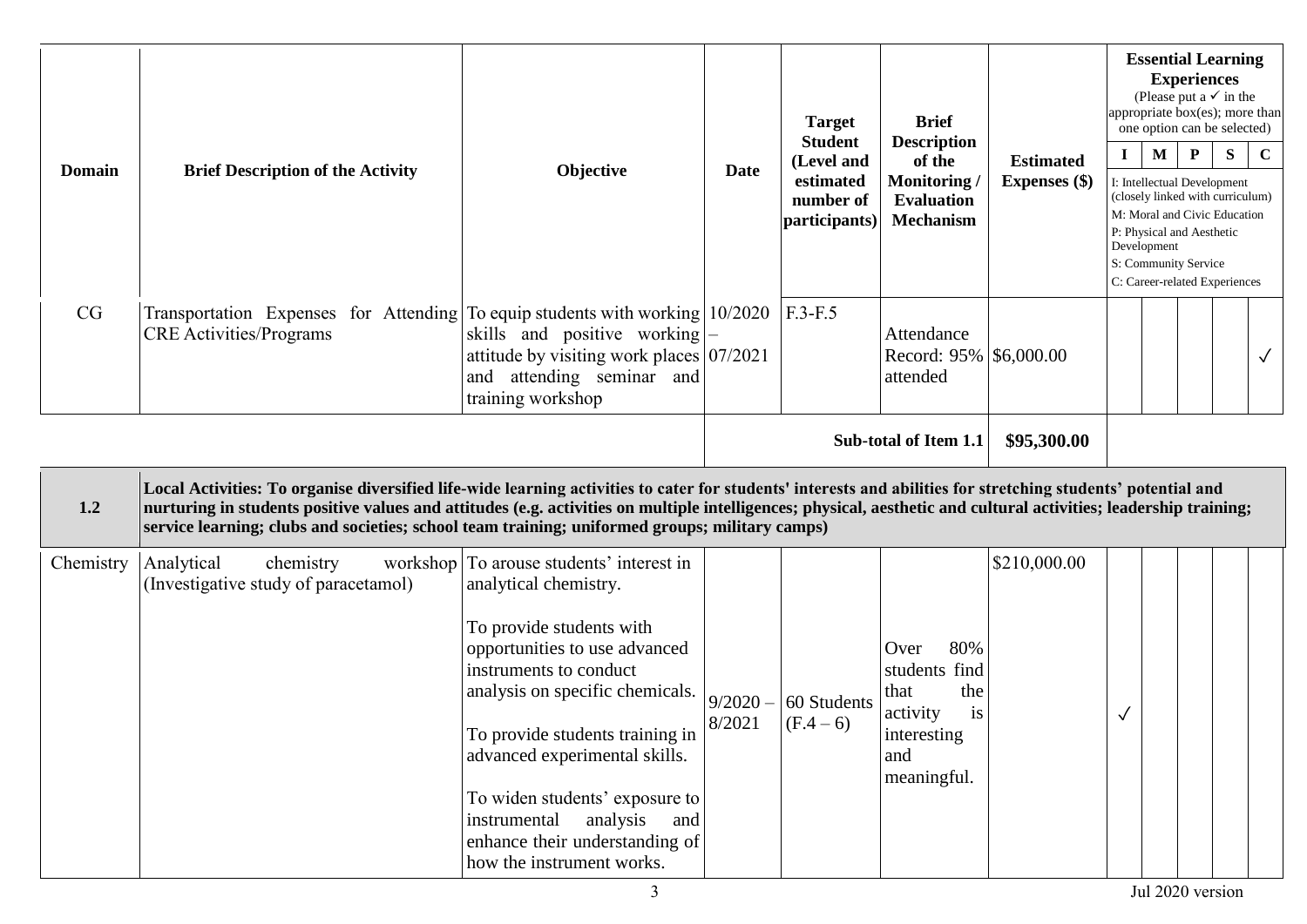| <b>Domain</b> |                                                                                                       | Objective                                                                                           | <b>Target</b>            | <b>Brief</b><br><b>Student</b><br><b>Description</b>  |                                                                |                                   |             |                            | <b>Essential Learning</b><br><b>Experiences</b><br>(Please put a $\checkmark$ in the<br>appropriate box(es); more than<br>one option can be selected)                                                 |           |             |
|---------------|-------------------------------------------------------------------------------------------------------|-----------------------------------------------------------------------------------------------------|--------------------------|-------------------------------------------------------|----------------------------------------------------------------|-----------------------------------|-------------|----------------------------|-------------------------------------------------------------------------------------------------------------------------------------------------------------------------------------------------------|-----------|-------------|
|               | <b>Brief Description of the Activity</b>                                                              |                                                                                                     | <b>Date</b>              | (Level and<br>estimated<br>number of<br>participants) | of the<br>Monitoring/<br><b>Evaluation</b><br><b>Mechanism</b> | <b>Estimated</b><br>Expenses (\$) | $\mathbf I$ | $\mathbf M$<br>Development | $\mathbf{P}$<br>I: Intellectual Development<br>(closely linked with curriculum)<br>M: Moral and Civic Education<br>P: Physical and Aesthetic<br>S: Community Service<br>C: Career-related Experiences | ${\bf S}$ | $\mathbf C$ |
| LWL           | Personal Growth programme 1: Adventure To nurture students' positive 04/2021<br>Ship (F.4 2020)       | values and attitude                                                                                 | 07/2021                  | F.4                                                   | Attendance<br>Record: 95%<br>attended                          | \$50,000.00                       |             | $\checkmark$               | $\checkmark$                                                                                                                                                                                          |           |             |
| LWL           | Personal Growth programme 1: Adventure To nurture students' positive 04/2021<br>Ship (F.4 2019)       | values and attitude                                                                                 | 07/2021                  | F.5                                                   | Attendance<br>Record: 95%<br>attended                          | \$50,000.00                       |             | $\checkmark$               |                                                                                                                                                                                                       |           |             |
| LWL           | Personal Growth programme 2: Adventure To nurture students' positive 01/2021<br><b>Based Activity</b> | values and attitude                                                                                 | 07/2021                  | $F.1-F.3$                                             | Attendance<br>Record: 95%<br>attended                          | \$50,000.00                       |             | $\checkmark$               |                                                                                                                                                                                                       |           |             |
| <b>LWL</b>    | F.3 Education Camp                                                                                    | To nurture students' positive $10/12/20$ F.3<br>values and attitude                                 | $20 -$<br>11/12/20<br>20 |                                                       | Attendance<br>Record: 95%<br>attended                          | \$30,000.00                       |             | $\checkmark$               |                                                                                                                                                                                                       |           |             |
| <b>LWL</b>    | F.3 Education Camp(coach)                                                                             | To nurture students' positive $10/12/20$ F.3<br>values and attitude                                 | $20 -$<br>11/12/20<br>20 |                                                       | Attendance<br>Record: 95%<br>attended                          | \$8,000.00                        |             | $\checkmark$               |                                                                                                                                                                                                       |           |             |
| <b>LWL</b>    | Picnic Day(coach)                                                                                     | To cater for students' interests 12-11-20<br>and abilities for stretching<br>students' potential    |                          | F.1 & 2                                               | Attendance<br>Record: 95% \$24,000.00<br>attended              |                                   |             | $\checkmark$               |                                                                                                                                                                                                       |           |             |
| LWL           | X-Project (Photography courses)                                                                       | To cater for students' interests $ 01/2021 $<br>and abilities for stretching<br>students' potential | 07/2021                  | F.1 & 2                                               | Attendance<br>Record: 95% \\$10,000.00<br>attended             |                                   |             |                            | $\checkmark$                                                                                                                                                                                          |           |             |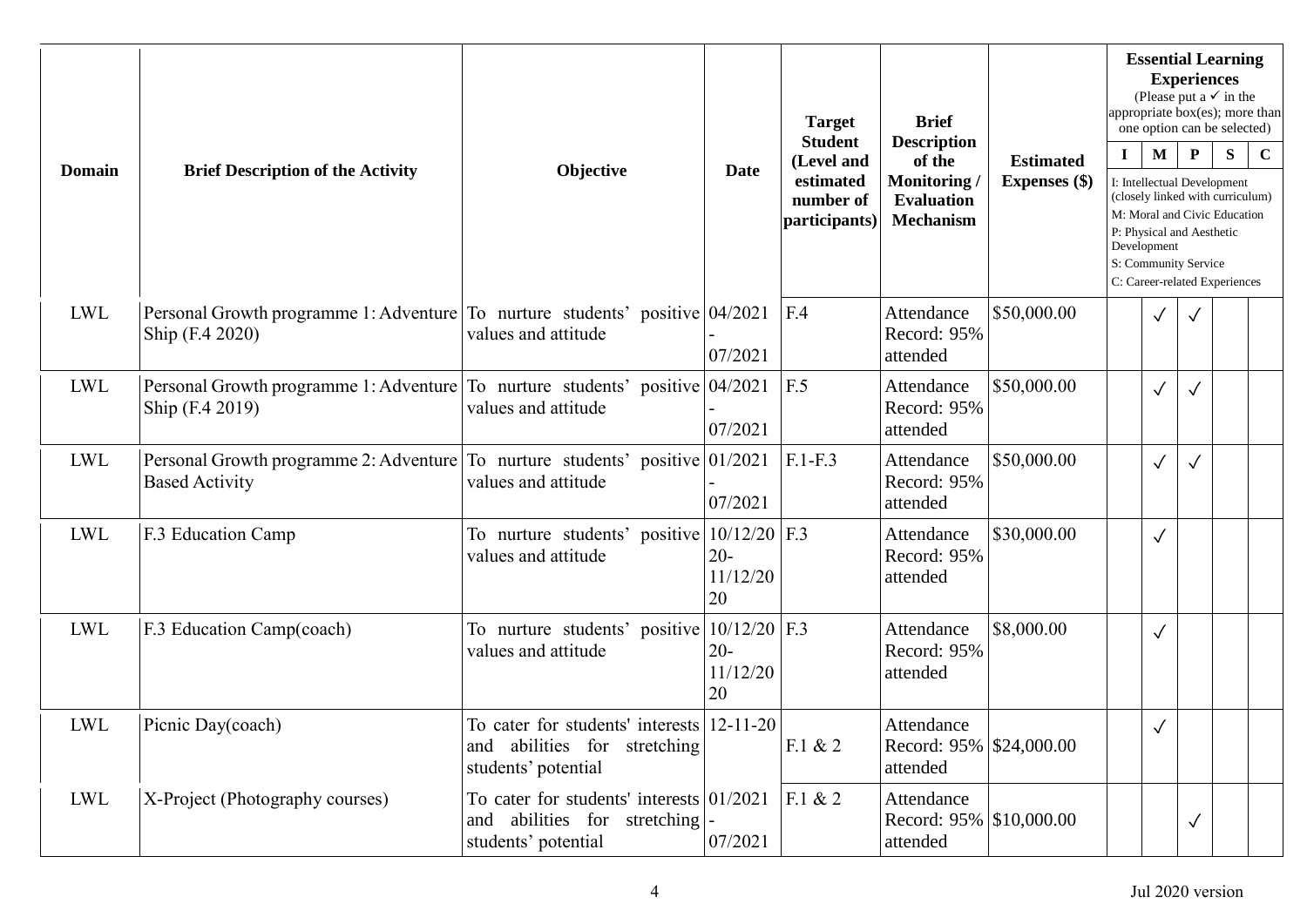| Domain     | <b>Brief Description of the Activity</b> | Objective                                                                                          | <b>Date</b> | <b>Target</b><br><b>Student</b><br>(Level and<br>estimated<br>number of<br>participants) | <b>Brief</b><br><b>Description</b><br>of the<br>Monitoring/<br><b>Evaluation</b><br><b>Mechanism</b> | <b>Estimated</b><br><b>Expenses</b> (\$) | $\mathbf I$ | $\mathbf{M}$<br>Development | <b>Experiences</b><br>$\mathbf{P}$<br>I: Intellectual Development<br>P: Physical and Aesthetic<br>S: Community Service | <b>Essential Learning</b><br>(Please put a $\checkmark$ in the<br>appropriate box(es); more than<br>one option can be selected)<br>S<br>(closely linked with curriculum)<br>M: Moral and Civic Education<br>C: Career-related Experiences | $\mathbf C$ |
|------------|------------------------------------------|----------------------------------------------------------------------------------------------------|-------------|------------------------------------------------------------------------------------------|------------------------------------------------------------------------------------------------------|------------------------------------------|-------------|-----------------------------|------------------------------------------------------------------------------------------------------------------------|-------------------------------------------------------------------------------------------------------------------------------------------------------------------------------------------------------------------------------------------|-------------|
| <b>LWL</b> | <b>Big Brothers Training Workshop</b>    | To nurture students' positive 08/2021<br>values and attitude                                       |             | F.3 & F.4                                                                                | Attendance<br>Record: 95%<br>attended                                                                | \$10,000.00                              |             | $\checkmark$                |                                                                                                                        |                                                                                                                                                                                                                                           |             |
| <b>LWL</b> | F.1 Induction Day Camp                   | To nurture students' positive 08/2021<br>values and attitude                                       |             | F.1                                                                                      | Attendance<br>Record: 95%<br>attended                                                                | \$20,000.00                              |             | $\checkmark$                |                                                                                                                        |                                                                                                                                                                                                                                           |             |
| <b>LWL</b> | Volunteer Services (Regular)             | To cater for students' interests 09/2020<br>and abilities for<br>stretching<br>students' potential | 05/2021     | F.4                                                                                      | Attendance<br>Record: 95%<br>attended                                                                | \$2,000.00                               |             |                             |                                                                                                                        | $\checkmark$                                                                                                                                                                                                                              |             |
| <b>LWL</b> | F.4 Class Based Service Project (F.5)    | To cater for students' interests 11/2020<br>and abilities for stretching<br>students' potential    | 12/2020     | F.5                                                                                      | Attendance<br>Record: 95%<br>attended                                                                | \$15,000.00                              |             |                             |                                                                                                                        | $\checkmark$                                                                                                                                                                                                                              |             |
| <b>LWL</b> | F.4 Class Based Service Project (F.4)    | To cater for students' interests $01/2021$<br>and abilities for stretching<br>students' potential  | 05/2021     | F.4                                                                                      | Attendance<br>Record: 95%<br>attended                                                                | \$15,000.00                              |             |                             |                                                                                                                        | $\checkmark$                                                                                                                                                                                                                              |             |
| <b>LWL</b> | <b>CYC</b> Training Camp                 | To nurture students' positive 01/2021<br>values and attitude                                       | 02/2021     | $F.3 - F.6$                                                                              | Attendance<br>Record: 95%<br>attended                                                                | \$4,000.00                               |             |                             |                                                                                                                        | $\checkmark$                                                                                                                                                                                                                              |             |
| <b>LWL</b> | Visits to NGO                            | To nurture students' positive 01/2021<br>values and attitude                                       | 07/2020     | $F.1 - F.5$                                                                              | Attendance<br>Record: 95%<br>attended                                                                | \$10,000.00                              |             |                             |                                                                                                                        | $\checkmark$                                                                                                                                                                                                                              |             |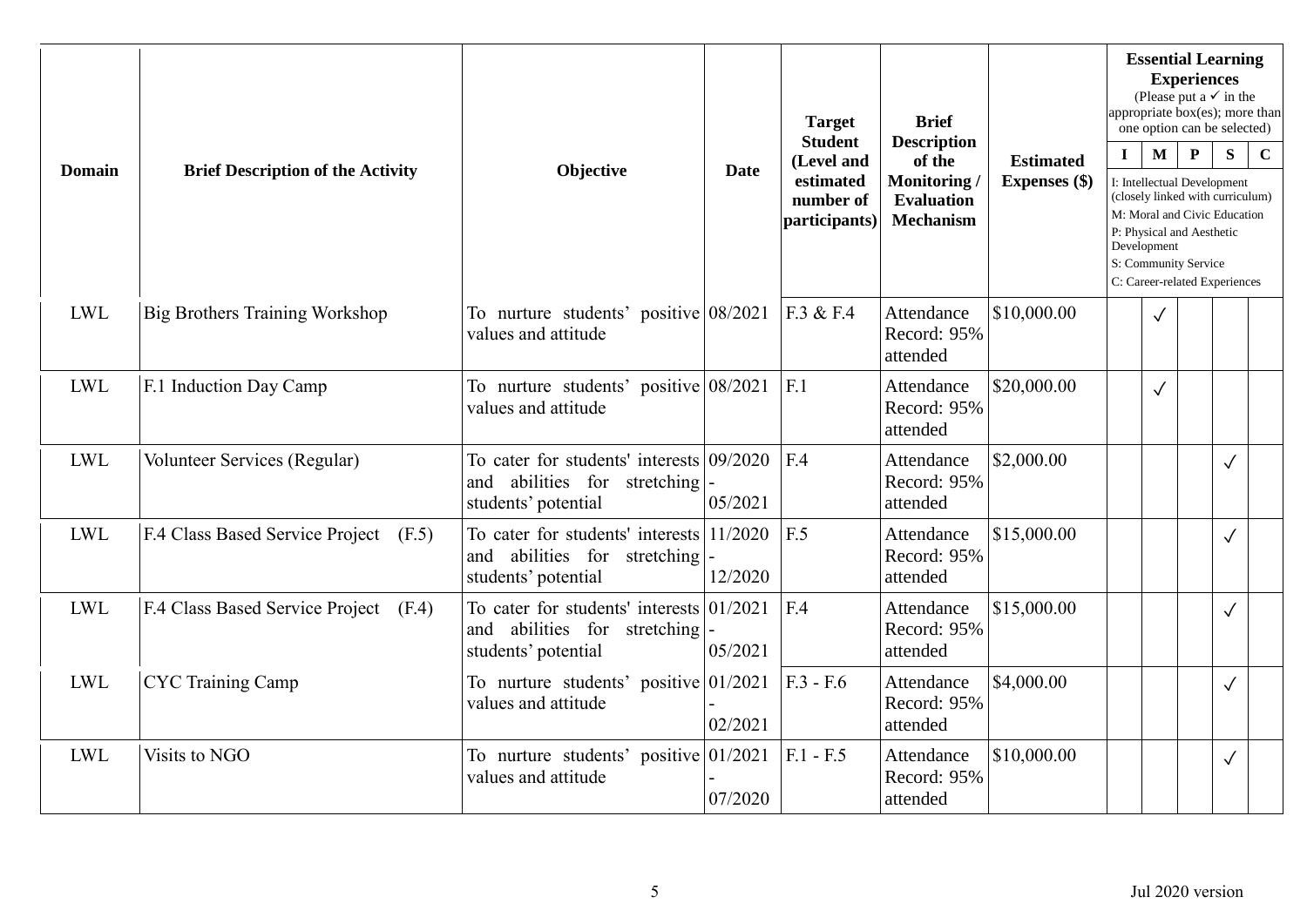|               |                                                                                 |                                                                                                                     |                               | <b>Target</b><br><b>Student</b>                       | <b>Brief</b><br><b>Description</b>                                |                                          |              |                             | <b>Experiences</b>                                                | <b>Essential Learning</b><br>(Please put a $\checkmark$ in the<br>appropriate box(es); more than<br>one option can be selected)       |             |
|---------------|---------------------------------------------------------------------------------|---------------------------------------------------------------------------------------------------------------------|-------------------------------|-------------------------------------------------------|-------------------------------------------------------------------|------------------------------------------|--------------|-----------------------------|-------------------------------------------------------------------|---------------------------------------------------------------------------------------------------------------------------------------|-------------|
| <b>Domain</b> | <b>Brief Description of the Activity</b>                                        | Objective                                                                                                           | Date                          | (Level and<br>estimated<br>number of<br>participants) | of the<br>Monitoring/<br><b>Evaluation</b><br><b>Mechanism</b>    | <b>Estimated</b><br><b>Expenses</b> (\$) | $\bf{I}$     | $\mathbf{M}$<br>Development | $\mathbf{P}$<br>P: Physical and Aesthetic<br>S: Community Service | S<br>I: Intellectual Development<br>(closely linked with curriculum)<br>M: Moral and Civic Education<br>C: Career-related Experiences | $\mathbf C$ |
| <b>LWL</b>    | Fees For The Uniform Teams (Red Cross) To cater for students' interests 01/2021 | and abilities for stretching<br>students' potential                                                                 | 07/2021                       | $F.1 - F.6$                                           | Attendance<br>Record: 95%<br>attended                             | \$5,000.00                               |              |                             |                                                                   | √                                                                                                                                     |             |
| <b>LWL</b>    | Post Exam Activities                                                            | To cater for students' interests 01/2021<br>and abilities for stretching<br>students' potential                     | 07/2021                       | $F.1-3$                                               | Attendance<br>Record: 95%<br>attended                             | \$4,000.00                               |              |                             | $\checkmark$                                                      |                                                                                                                                       |             |
| <b>LWL</b>    | Post<br>Exam<br>Activities<br>(Inter-class)<br>competitions)                    | To cater for students' interests $01/2021$<br>and abilities for stretching<br>students' potential                   | 07/2021                       | $F.1-3$                                               | Attendance<br>Record: 95%<br>attended                             | \$1,800.00                               |              | $\checkmark$                |                                                                   |                                                                                                                                       |             |
| <b>LWL</b>    | <b>OLE Activities For Students</b>                                              | To cater for students' interests $01/2021$<br>abilities for stretching<br>and<br>students' potential                | 07/2021                       | $F.1-F.2$                                             | Attendance<br>Record: 95%<br>attended                             | \$3,000.00                               |              | $\checkmark$                |                                                                   |                                                                                                                                       |             |
| Japanese      | Japanese Interest Classes                                                       | To<br>provide<br>Junior<br>students who are talented in<br>Japanese Language to blossom $ 05/2021 $<br>their genius | form $02/2021$                | $F.1 - F.3$                                           | Having<br>attended<br>80%<br><b>or</b><br>above of the<br>lessons | \$30,000.00                              | $\checkmark$ |                             |                                                                   |                                                                                                                                       |             |
| PE            | All Sports Team: Subsidy of Team To<br>Uniform                                  | enhance<br>responsibilities and cater the $ -$<br>students I need                                                   | students $09/2020$<br>08/2020 | $F.1 - F.6$                                           | Attendance<br>Record:100<br>% attended                            | \$45,000.00                              |              |                             | $\checkmark$                                                      |                                                                                                                                       |             |
| PE            | School Team Training Coach Fee                                                  | students' 09/2020<br>To<br>improve<br>performance                                                                   | 08/2021                       | $F.1-F.6$                                             | Attendance<br>Record:100<br>% attended                            | \$60,000.00                              |              |                             | $\checkmark$                                                      |                                                                                                                                       |             |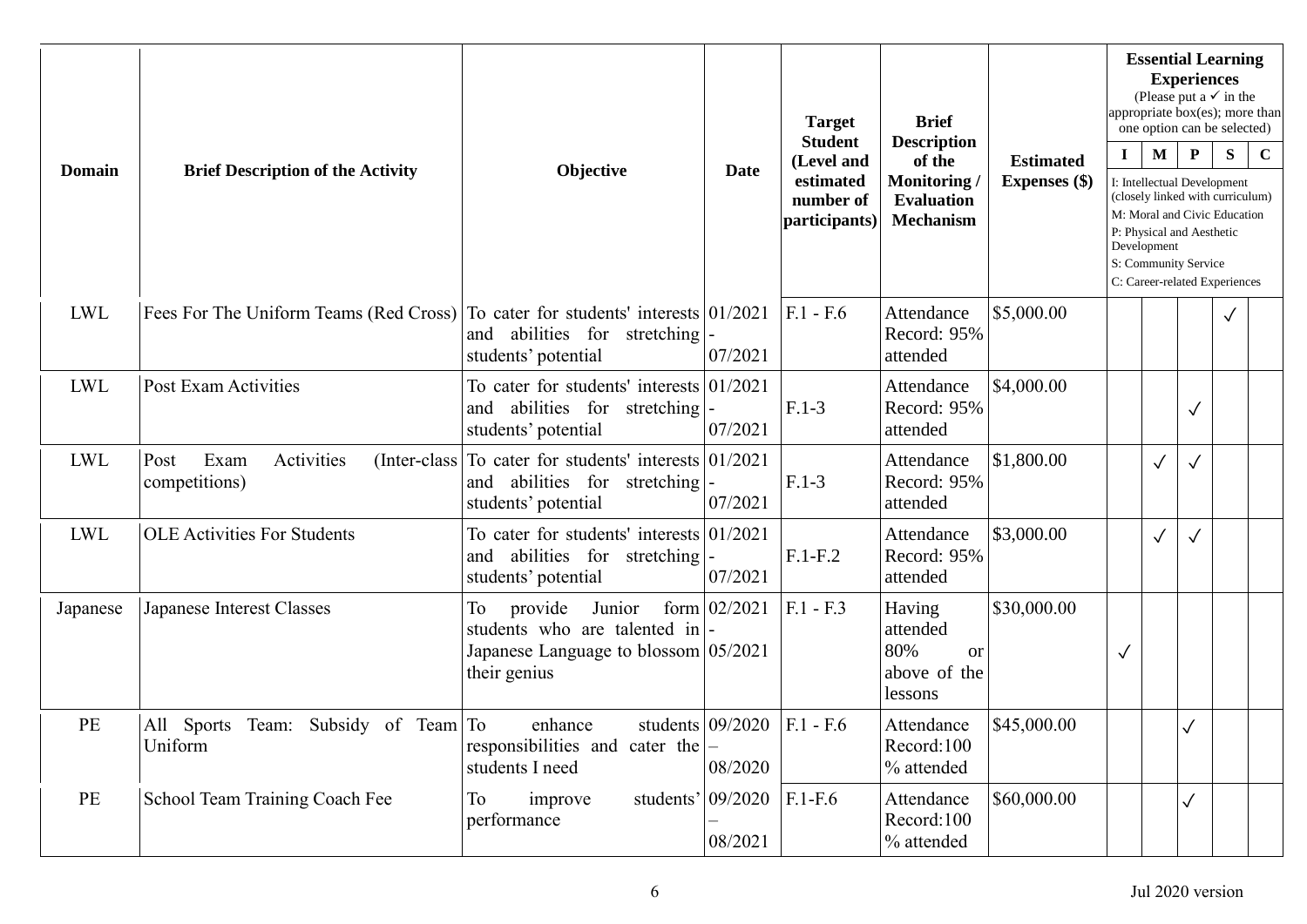| <b>Domain</b> |                                          |                                                                                                                    |                         | <b>Target</b><br><b>Student</b>         | <b>Brief</b><br><b>Description</b>                                    |                  |              |              | <b>Essential Learning</b><br><b>Experiences</b><br>(Please put a $\checkmark$ in the<br>appropriate box(es); more than<br>one option can be selected)                                 |           |             |
|---------------|------------------------------------------|--------------------------------------------------------------------------------------------------------------------|-------------------------|-----------------------------------------|-----------------------------------------------------------------------|------------------|--------------|--------------|---------------------------------------------------------------------------------------------------------------------------------------------------------------------------------------|-----------|-------------|
|               | <b>Brief Description of the Activity</b> | Objective                                                                                                          | <b>Date</b>             | (Level and                              | of the                                                                | <b>Estimated</b> | $\mathbf I$  | M            | ${\bf P}$                                                                                                                                                                             | ${\bf S}$ | $\mathbf C$ |
|               |                                          |                                                                                                                    |                         | estimated<br>number of<br>participants) | Monitoring<br><b>Evaluation</b><br><b>Mechanism</b>                   | Expenses (\$)    | Development  |              | I: Intellectual Development<br>(closely linked with curriculum)<br>M: Moral and Civic Education<br>P: Physical and Aesthetic<br>S: Community Service<br>C: Career-related Experiences |           |             |
| PE            | All School Sports Teams Equipment        | To<br>students' $09/2020$<br>improve<br>performance                                                                | 08/2021                 | $F.1-F.6$                               | Attendance<br>Record:100<br>% attended                                | \$80,000.00      |              |              |                                                                                                                                                                                       |           |             |
| <b>RS</b>     | Graffiti Workshop                        | To<br>provide<br>students<br>opportunities<br>develop<br>to<br>conscience<br>and<br>talents<br>of<br>leadership.   | with $02/2021$          | $F.3-F.5$                               | Attendance<br>Record:100<br>% attended                                | \$6,500.00       |              | $\checkmark$ |                                                                                                                                                                                       |           |             |
| Chi           | 聯校文學創作班                                  | 提升文學創作的興趣及能力                                                                                                       | 11/2020                 | $F.2-F.5$                               | 學生出席率 \$3,000.00<br>達八成                                               |                  | $\checkmark$ |              |                                                                                                                                                                                       |           |             |
| Chi           | 校際朗誦節詩詞獨誦                                | 提升朗誦能力                                                                                                             | 09/2020<br>11/2020      | $F.1-F.6$                               | 提交影片參 \$1,500.00<br>加比賽,獲<br>良好表現或<br>以上                              |                  |              |              | $\checkmark$                                                                                                                                                                          |           |             |
| Music         | Chinese Orchestra (40hrs x \$750)        | To<br>provide<br>students<br>opportunities<br>to<br>$develp$ –<br>musical interest and talents                     | with 09/2020<br>06/2021 | $F.1-F.5$                               | Having<br>attended<br>80%<br><sub>or</sub><br>above of the<br>lessons | \$30,000.00      |              |              | $\checkmark$                                                                                                                                                                          |           |             |
| Music         | Wind Band $(65 \text{ hrs} \times $750)$ | students with $09/2020$ F.1-F.6<br>To provide<br>opportunities<br>$develp$ –<br>to<br>musical interest and talents | 06/2021                 |                                         | Having<br>attended<br>80%<br><sub>or</sub><br>above of the<br>lessons | \$48,750.00      |              |              | $\checkmark$                                                                                                                                                                          |           |             |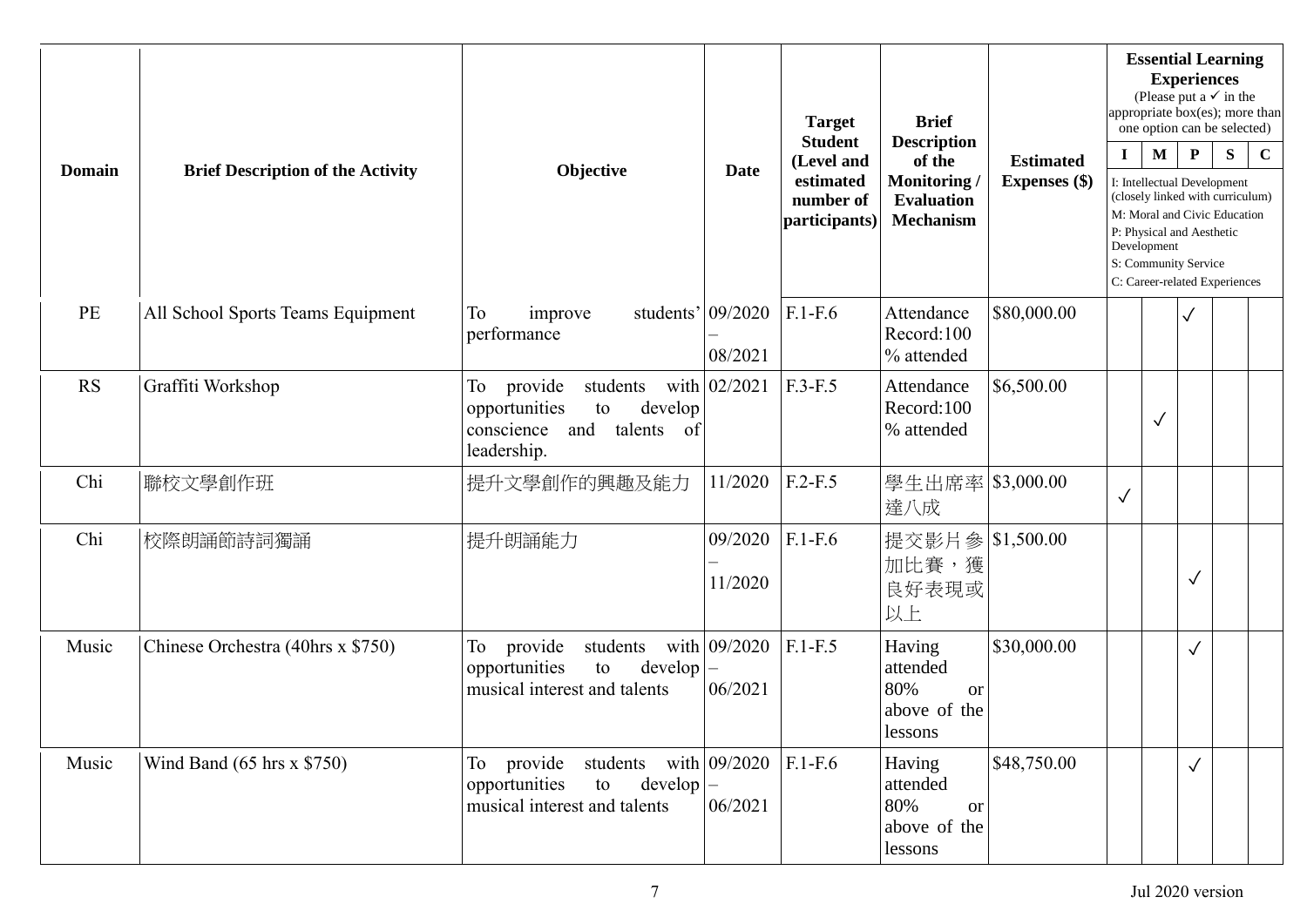|               |                                          |                                                                                                            |                         | <b>Target</b><br><b>Student</b><br>(Level and | <b>Brief</b><br><b>Description</b><br>of the                          | <b>Estimated</b>     | $\bf{I}$ | <b>Essential Learning</b><br>(Please put a $\checkmark$ in the<br>appropriate box(es); more than<br>one option can be selected)<br>$\mathbf{M}$                                                      | <b>Experiences</b><br>$\mathbf{P}$ | ${\bf S}$ | $\mathbf C$ |
|---------------|------------------------------------------|------------------------------------------------------------------------------------------------------------|-------------------------|-----------------------------------------------|-----------------------------------------------------------------------|----------------------|----------|------------------------------------------------------------------------------------------------------------------------------------------------------------------------------------------------------|------------------------------------|-----------|-------------|
| <b>Domain</b> | <b>Brief Description of the Activity</b> | Objective                                                                                                  | <b>Date</b>             | estimated<br>number of<br>participants)       | Monitoring/<br><b>Evaluation</b><br><b>Mechanism</b>                  | <b>Expenses</b> (\$) |          | I: Intellectual Development<br>(closely linked with curriculum)<br>M: Moral and Civic Education<br>P: Physical and Aesthetic<br>Development<br>S: Community Service<br>C: Career-related Experiences |                                    |           |             |
| Music         | String Orchestra (65 hrs x \$750)        | To<br>provide<br>students<br>opportunities<br>to<br>develop<br>musical interest and talents                | with 09/2020<br>06/2021 | $F.1-F.5$                                     | Having<br>attended<br>80%<br><b>or</b><br>above of the<br>lessons     | \$48,750.00          |          |                                                                                                                                                                                                      | $\checkmark$                       |           |             |
| Music         | Ensemble Training (50hrs x \$600)        | To<br>students<br>provide<br>opportunities<br>to<br>develop<br>musical interest and talents                | with 09/2020<br>06/2021 | $F.1-F.5$                                     | Having<br>attended<br>80%<br><sub>or</sub><br>above of the<br>lessons | \$30,000.00          |          |                                                                                                                                                                                                      | $\checkmark$                       |           |             |
| Music         | <b>Instrumental Classes</b>              | provide<br>students<br>To<br>opportunities<br>develop<br>to<br>musical interest and talents                | with 09/2020<br>06/2021 | $F.1-F.5$                                     | Having<br>attended<br>80%<br><b>or</b><br>above of the<br>lessons     | \$30,000.00          |          |                                                                                                                                                                                                      | $\checkmark$                       |           |             |
| Music         | Music Festival                           | To broaden students' horizons $02/2021$<br>by joining music competitions.                                  | 04/2021                 | $F.1-F.5$                                     | 100%<br>attended the<br>competitions                                  | \$4,000.00           |          |                                                                                                                                                                                                      | $\checkmark$                       |           |             |
| Music         | <b>JSMA</b> Competition                  | To broaden students' horizons $12/2020$ F.1-F.5<br>by joining music competitions.                          | 06/2021                 |                                               | 100%<br>attended the<br>competitions                                  | \$4,000.00           |          |                                                                                                                                                                                                      | $\checkmark$                       |           |             |
| Music         | Music Video (Performance) 2 times        | To provide students with $10/2020 - F.1 - F.6$<br>opportunities to perform in $07/2021$<br>different media |                         |                                               | 95% students \$40,000.00<br>participated                              |                      |          |                                                                                                                                                                                                      | $\checkmark$                       |           |             |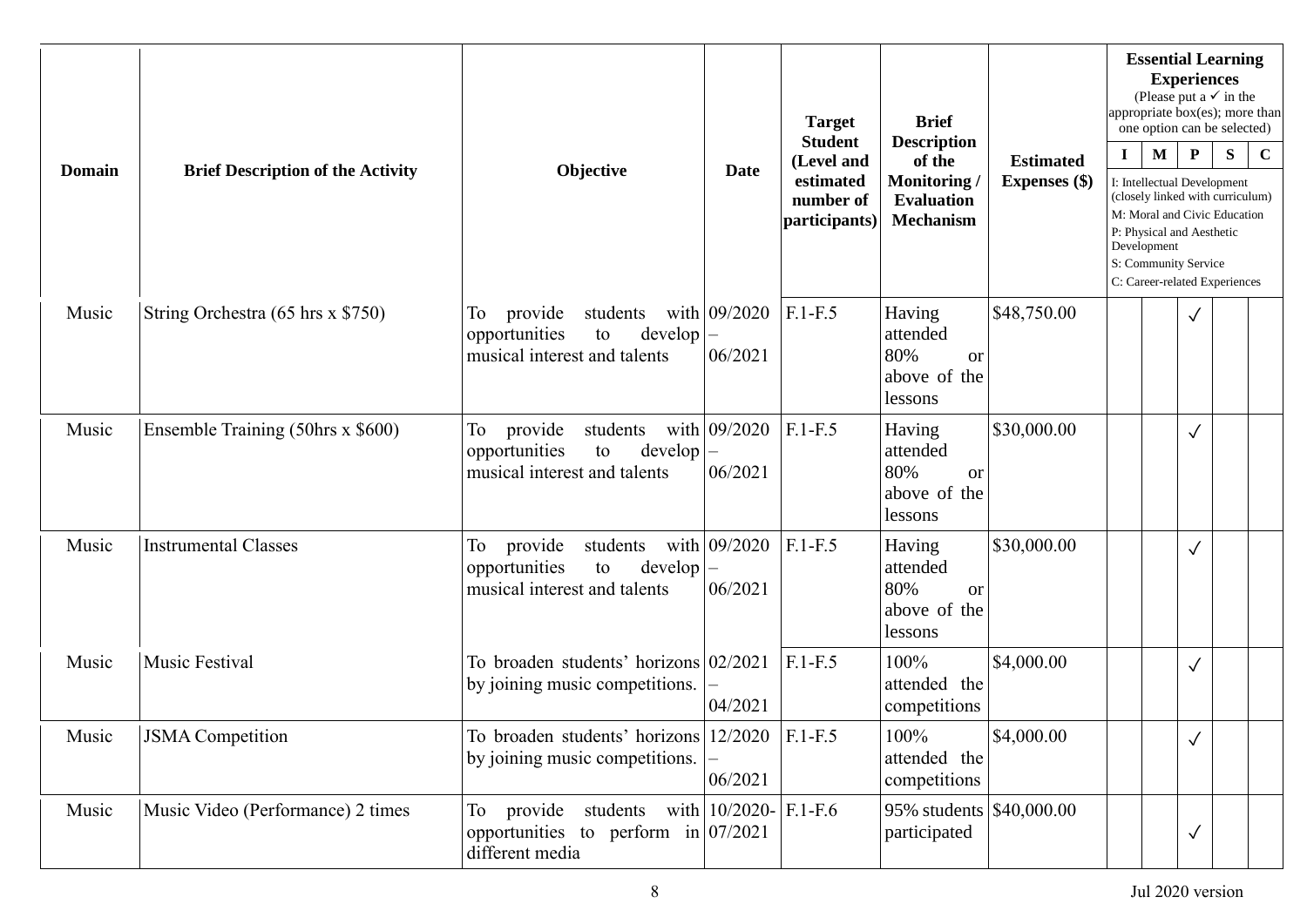| <b>Domain</b> | <b>Brief Description of the Activity</b>                                                  | Objective                                                                                                           | Date        | <b>Target</b><br><b>Student</b><br>(Level and<br>estimated<br>number of<br>participants) | <b>Brief</b><br><b>Description</b><br>of the<br>Monitoring/<br><b>Evaluation</b><br><b>Mechanism</b> | <b>Estimated</b><br><b>Expenses</b> (\$) | $\mathbf{I}$ | <b>Essential Learning</b><br>(Please put a $\checkmark$ in the<br>appropriate box(es); more than<br>one option can be selected)<br>$\mathbf{M}$<br>I: Intellectual Development<br>(closely linked with curriculum)<br>M: Moral and Civic Education<br>P: Physical and Aesthetic<br>Development<br>S: Community Service<br>C: Career-related Experiences | <b>Experiences</b><br>$\mathbf{P}$ | ${\bf S}$ | $\mathbf C$  |
|---------------|-------------------------------------------------------------------------------------------|---------------------------------------------------------------------------------------------------------------------|-------------|------------------------------------------------------------------------------------------|------------------------------------------------------------------------------------------------------|------------------------------------------|--------------|---------------------------------------------------------------------------------------------------------------------------------------------------------------------------------------------------------------------------------------------------------------------------------------------------------------------------------------------------------|------------------------------------|-----------|--------------|
|               |                                                                                           |                                                                                                                     |             |                                                                                          | the<br>in<br>performance                                                                             |                                          |              |                                                                                                                                                                                                                                                                                                                                                         |                                    |           |              |
| English       | Drama Class                                                                               | To organize a drama workshop 11/2020<br>for students to learn production<br>and drama skills                        | 04/2021     | $F.1-F.5$                                                                                | Having<br>attended<br>80%<br><b>or</b><br>above of the<br>lessons                                    | \$28,000.00                              | $\checkmark$ |                                                                                                                                                                                                                                                                                                                                                         |                                    |           |              |
| CG            | A Half-day Life Planning Workshop                                                         | introduce<br>students<br>To<br>knowledge of the world of<br>work and equip the ability of<br>the goal setting skill | the 07/2021 | F.3                                                                                      | At least 80%   \$19,000.00<br>of<br>F.3<br>students are<br>satisfied with<br>the<br>workshop         |                                          |              |                                                                                                                                                                                                                                                                                                                                                         |                                    |           | $\checkmark$ |
| CG            | Interview Seminar and Mock Interview<br>Workshop                                          | To provide students interview 01/2021<br>skills<br>and<br>up-to-date<br>information                                 |             | F.6                                                                                      | At least 75% \$21,000.00<br>F.3<br>of<br>students are<br>satisfied with<br>the<br>workshop           |                                          |              |                                                                                                                                                                                                                                                                                                                                                         |                                    |           | $\checkmark$ |
| VA            | Leather Workshop (4 Lessons) $(2-3)$ To provide students with $2/2020$ –<br>Hours/Lesson) | opportunities to develop more $4/2021$<br>interest and talents in different<br>creation of artworks                 |             | $F.1-F.5$                                                                                | Having<br>attended<br>80%<br><b>or</b><br>above of the<br>lessons                                    | \$10,000.00                              |              |                                                                                                                                                                                                                                                                                                                                                         | $\checkmark$                       |           |              |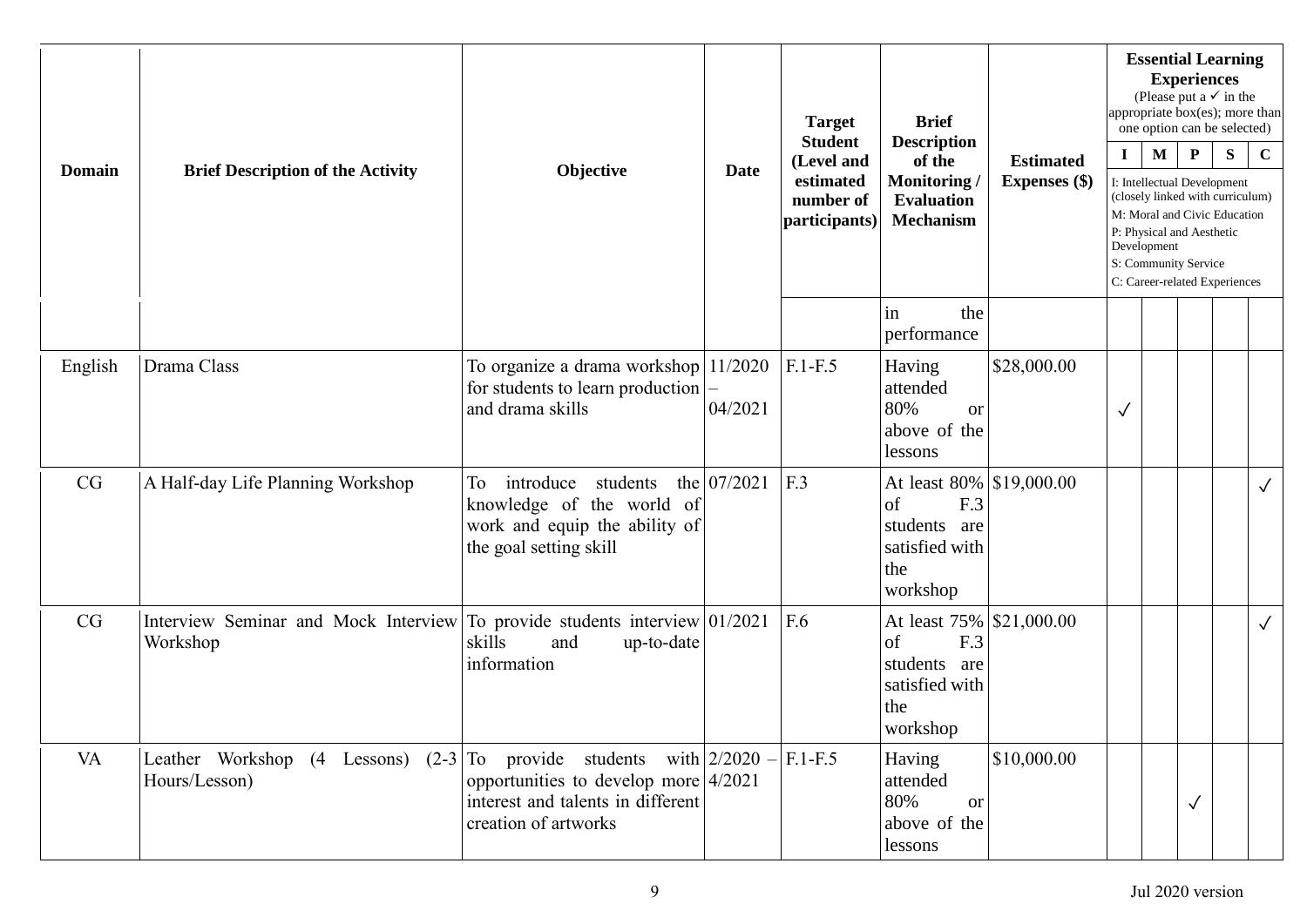| <b>Domain</b> | <b>Brief Description of the Activity</b> | Objective | <b>Date</b> | <b>Target</b><br><b>Student</b><br>(Level and<br>estimated<br>number of<br>participants) | <b>Brief</b><br><b>Description</b><br>of the<br>Monitoring/<br><b>Evaluation</b><br><b>Mechanism</b> | <b>Estimated</b><br><b>Expenses</b> (\$) | appropriate box(es); more than<br>P: Physical and Aesthetic<br>Development<br>S: Community Service<br>C: Career-related Experiences | <b>Essential Learning</b><br><b>Experiences</b><br>(Please put a $\checkmark$ in the<br>one option can be selected)<br>M<br>I: Intellectual Development<br>(closely linked with curriculum)<br>M: Moral and Civic Education | $\mathbf{P}$ | -S | $\mathbf C$ |
|---------------|------------------------------------------|-----------|-------------|------------------------------------------------------------------------------------------|------------------------------------------------------------------------------------------------------|------------------------------------------|-------------------------------------------------------------------------------------------------------------------------------------|-----------------------------------------------------------------------------------------------------------------------------------------------------------------------------------------------------------------------------|--------------|----|-------------|
|               |                                          |           |             |                                                                                          |                                                                                                      |                                          |                                                                                                                                     |                                                                                                                                                                                                                             |              |    |             |

**Sub-total of Item 1.2 \$1,061,300.00**

| 1.3      | Non-Local Activities: To organise or participate in non-local exchange activities or non-local competitions to broaden students' horizons |                                                                                                            |         |             |                                        |             |            |   |  |
|----------|-------------------------------------------------------------------------------------------------------------------------------------------|------------------------------------------------------------------------------------------------------------|---------|-------------|----------------------------------------|-------------|------------|---|--|
| Japanese | Tokyo<br>Japanese<br>Immersion<br>(Q\$2500)                                                                                               | Trip To broaden students' horizons $04/2021$<br>by joining Japanese culture and<br>language immersion trip |         | $F.4 - F.5$ | Attendance<br>Record:100<br>% attended | \$37,500.00 | $\sqrt{}$  |   |  |
| PE       | Sports Team Oversea Training In Summer To broaden students' horizons 07/2021                                                              | by joining overseas training.                                                                              |         | $F.1-F.6$   | Attendance<br>Record:100<br>% attended | \$60,000.00 |            | √ |  |
| English  | <b>Study Tour</b>                                                                                                                         | To broaden students' horizons $07/2021$<br>by visiting an English speaking $ -$<br>country.                | 08/2021 | $F.2-F.4$   | Attendance<br>Record:100<br>% attended | \$90,000.00 | $\sqrt{ }$ |   |  |
| English  | Hong Kong Schools Speech Festival                                                                                                         | To broaden students' horizon 09/2020<br>by participating in the inter- $ -$<br>school competitions         | 12/2020 | $F.1-F.5$   | Attendance<br>Record:100<br>% attended | \$5,075.00  | $\sqrt{ }$ |   |  |
| English  | Drama Competition                                                                                                                         | To broaden students' horizons 11/2020<br>joining the inter-school $ -$<br>bv<br>drama competition          | 04/2021 | $F.1-F.5$   | Attendance<br>Record:100<br>% attended | \$1,000.00  | $\sqrt{ }$ |   |  |

**Sub-total of Item 1.3 \$193,575.00**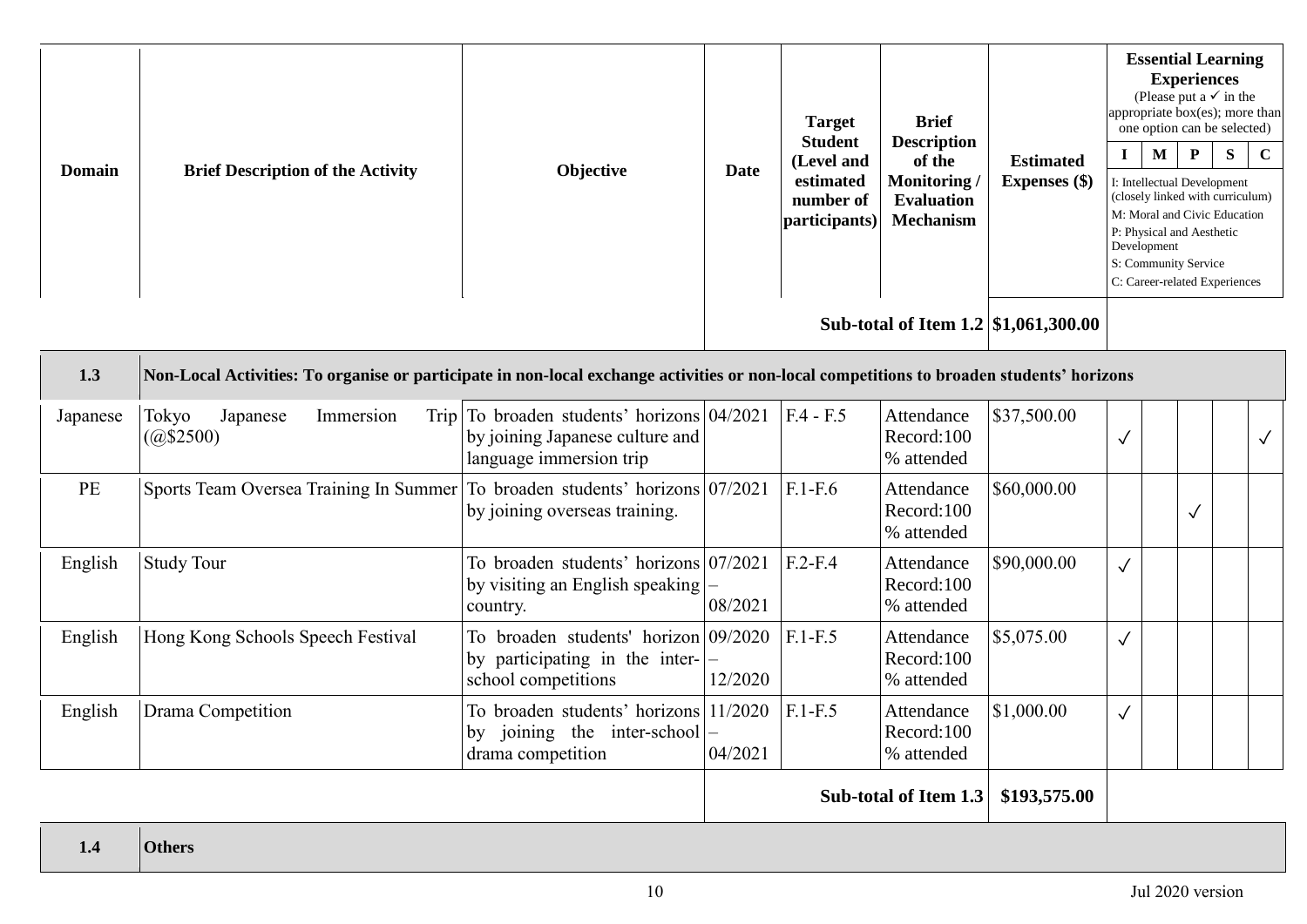| <b>Domain</b> | <b>Brief Description of the Activity</b> | Objective | <b>Date</b> | <b>Target</b><br><b>Student</b><br>(Level and<br>estimated<br>number of<br>participants) | <b>Brief</b><br><b>Description</b><br>of the<br>Monitoring/<br><b>Evaluation</b><br><b>Mechanism</b> | <b>Estimated</b><br>Expenses $(\$)$                     | <b>Essential Learning</b><br><b>Experiences</b><br>(Please put a $\checkmark$ in the<br>appropriate box(es); more than<br>one option can be selected)<br>$\mathbf{P}$<br>$\mathbf{M}$<br>I: Intellectual Development<br>(closely linked with curriculum)<br>M: Moral and Civic Education<br>P: Physical and Aesthetic<br>Development<br>S: Community Service<br>C: Career-related Experiences | S<br>$\mathbf C$ |
|---------------|------------------------------------------|-----------|-------------|------------------------------------------------------------------------------------------|------------------------------------------------------------------------------------------------------|---------------------------------------------------------|-----------------------------------------------------------------------------------------------------------------------------------------------------------------------------------------------------------------------------------------------------------------------------------------------------------------------------------------------------------------------------------------------|------------------|
|               |                                          |           |             |                                                                                          |                                                                                                      |                                                         |                                                                                                                                                                                                                                                                                                                                                                                               |                  |
|               |                                          |           |             |                                                                                          | Sub-total of Item 1.4                                                                                | \$0                                                     |                                                                                                                                                                                                                                                                                                                                                                                               |                  |
|               |                                          |           |             |                                                                                          |                                                                                                      | <b>Estimated Expenses for Category 1 \$1,350,175.00</b> |                                                                                                                                                                                                                                                                                                                                                                                               |                  |

| <b>Domain</b> | <b>Item</b>                                                                                                                                                       | <b>Purpose</b>                                            | <b>Estimated Expenses</b> (\$) |  |  |
|---------------|-------------------------------------------------------------------------------------------------------------------------------------------------------------------|-----------------------------------------------------------|--------------------------------|--|--|
| Category 2    | To procure equipment, consumables or learning resources for promoting life-wide learning                                                                          |                                                           |                                |  |  |
| LWL           | Badges For House, Clubs & Teams                                                                                                                                   | To promote the sense of belongings and the team<br>spirit | \$5,000.00                     |  |  |
| Music         | Music Instruments Cleaning and Maintenance for lending To provide clean music instruments for students.<br>to students for the musical instrumental classes/Bands |                                                           | \$30,000.00                    |  |  |
| Music         | Grand Piano (Hall) facilitating all activities for whole To promote music activities to all students<br>school                                                    |                                                           | \$199,000.00                   |  |  |
| Music         | School Team (Suit) (50 x \$500)                                                                                                                                   | To promote the sense of belongings and the team<br>spirit | \$25,000.00                    |  |  |